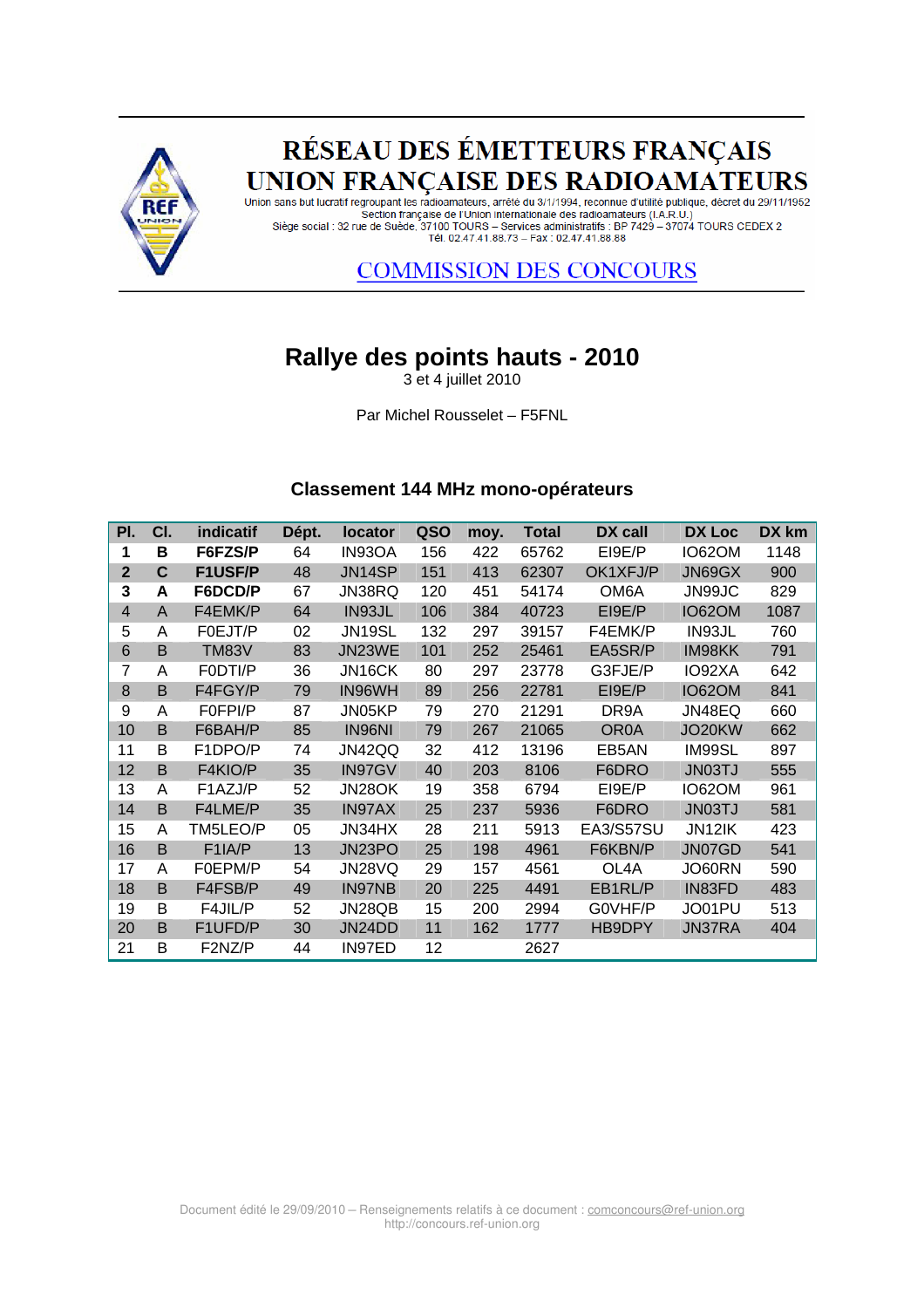| <b>Classement 144 MHz multi-opérateurs</b> |  |
|--------------------------------------------|--|
|--------------------------------------------|--|

| PI.            | CI.            | <i>indicatif</i> | Dépt. | locator       | QSO | moy. | <b>Total</b> | DX call            | DX Loc        | DX km |
|----------------|----------------|------------------|-------|---------------|-----|------|--------------|--------------------|---------------|-------|
| 1              | C              | F6KCP/P          |       | JN18OU        | 376 | 365  | 137213       | EB1RL/P            | IN83FD        | 821   |
| $\overline{2}$ | C              | F5AEG/P          | 67    | JN37NV        | 383 | 339  | 129915       | OZ5W               | JO55KR        | 908   |
| 3              | C              | TM3VD            | 85    | <b>IN96OS</b> | 141 | 313  | 44197        | PA <sub>2</sub> CV | JO22VE        | 767   |
| $\overline{4}$ | C              | F5KAR/P          | 76    | JN09QN        | 147 | 296  | 43448        | EA1UR/P            | IN63FL        | 960   |
| 5              | в              | F5KRY/P          | 43    | JN15XH        | 119 | 291  | 34576        | OK3XFJ/P           | JN69GX        | 825   |
| 6              | B              | F5OOM/P          | 54    | JN28VP        | 101 | 317  | 31975        | F8DBF              | IN78RI        | 762   |
| 7              | B              | F8KHB/P          | 16    | JN05DR        | 108 | 280  | 30277        | G3ZME/P            | IO82NN        | 794   |
| 8              | C              | F6KMF/P          | 71    | <b>JN26IU</b> | 97  | 279  | 27229        | OL4A               | JO60RN        | 762   |
| 9              | B              | F5PSC/P          | 26    | JN24PV        | 78  | 336  | 26296        | G3FJE/P            | IO92XA        | 884   |
| 10             | $\overline{C}$ | F4FLU/P          | 25    | JN36BX        | 108 | 232  | 25088        | <b>GOVHF</b>       | JO01PU        | 645   |
| 11             | С              | F4DOU/P          | 30    | JN24HA        | 100 | 236  | 23620        | 7X2VX              | JM16MS        | 817   |
| 12             | B              | F5KEM/P          | 24    | JN04QW        | 63  | 286  | 17474        | EA1PVC             | IN70DX        | 725   |
| 13             | B              | F5KEQ/P          | 44    | IN96LV        | 72  | 235  | 16924        | ON4MCL             | <b>JO21IB</b> | 625   |
| 14             | A              | <b>F0EWK/P</b>   | 71    | JN26AP        | 43  | 347  | 14921        | I5PVA/6            | JN63GN        | 750   |
| 15             | A              | F0GJJ/P          | 90    | JN37LL        | 53  | 268  | 14206        | G3VER/P            | IO91RU        | 726   |
| 16             | B              | F6KUC/P          | 16    | <b>IN95UO</b> | 65  | 212  | 13798        | F1NSR              | JN33JK        | 611   |
| 17             | B              | F6KKA/P          | 30    | JN24AI        | 48  | 219  | 10513        | EB1RL/P            | IN83FD        | 624   |
| 18             | B              | F5KDY/P          | 28    | JN08OC        | 42  | 226  | 9501         | DR9A               | JN48EQ        | 533   |
| 19             | B              | F4EHB/P          | 08    | JN29KN        | 23  | 277  | 6367         | G4FZ/P             | IO93RH        | 561   |
| 20             | A              | F6KOT/P          | 82    | JN04RC        | 26  | 169  | 4517         | EB1RL/P            | IN83FD        | 416   |
| 21             | B              | F6KHK/P          |       | JN33KQ        | 18  | 236  | 4242         | S59DEM             | JN75DS        | 630   |

## **Classement 432 MHz mono-opérateurs**

| PI.            | CI. | indicatif    | Dépt. | <b>locator</b> | QSO            | moy. | <b>Total</b> | DX call            | DX Loc | DX km |
|----------------|-----|--------------|-------|----------------|----------------|------|--------------|--------------------|--------|-------|
| 1              | B   | <b>TM83V</b> | 83    | JN23WE         | 29             | 214  | 6204         | EA5SR/P            | IM98KK | 791   |
| 2              | B   | F6BAH/P      | 85    | <b>IN96NI</b>  | 33             | 184  | 6086         | F <sub>1</sub> DRN | JN23MT | 544   |
| 3              | A   | F1AZJ/P      | 52    | JN28OK         | 16             | 318  | 5085         | G2BQY/P            | IO81TK | 637   |
| 4              | A   | F4FGY/P      | 79    | IN96WH         | 10             | 134  | 1338         | EB1RL/P            | IN83FD | 444   |
| 5              | B   | F4JIL/P      | 52    | JN28QB         | 4              | 224  | 894          | GOVHF/P            | JO01PU | 513   |
| 6              | A   | TM5LEO/P     | 05    | JN34HX         | $\overline{2}$ | 217  | 434          | F4TXU              | JN23CX | 222   |
| $\overline{7}$ | B   | F1UFD/P      | 30    | JN24DD         | 1              | 90   | 90           | F4AQG              | JN23NO | 90    |
| 8              | B   | F2NZ/P       | 44    | IN97ED         | 3              |      | 125          |                    |        |       |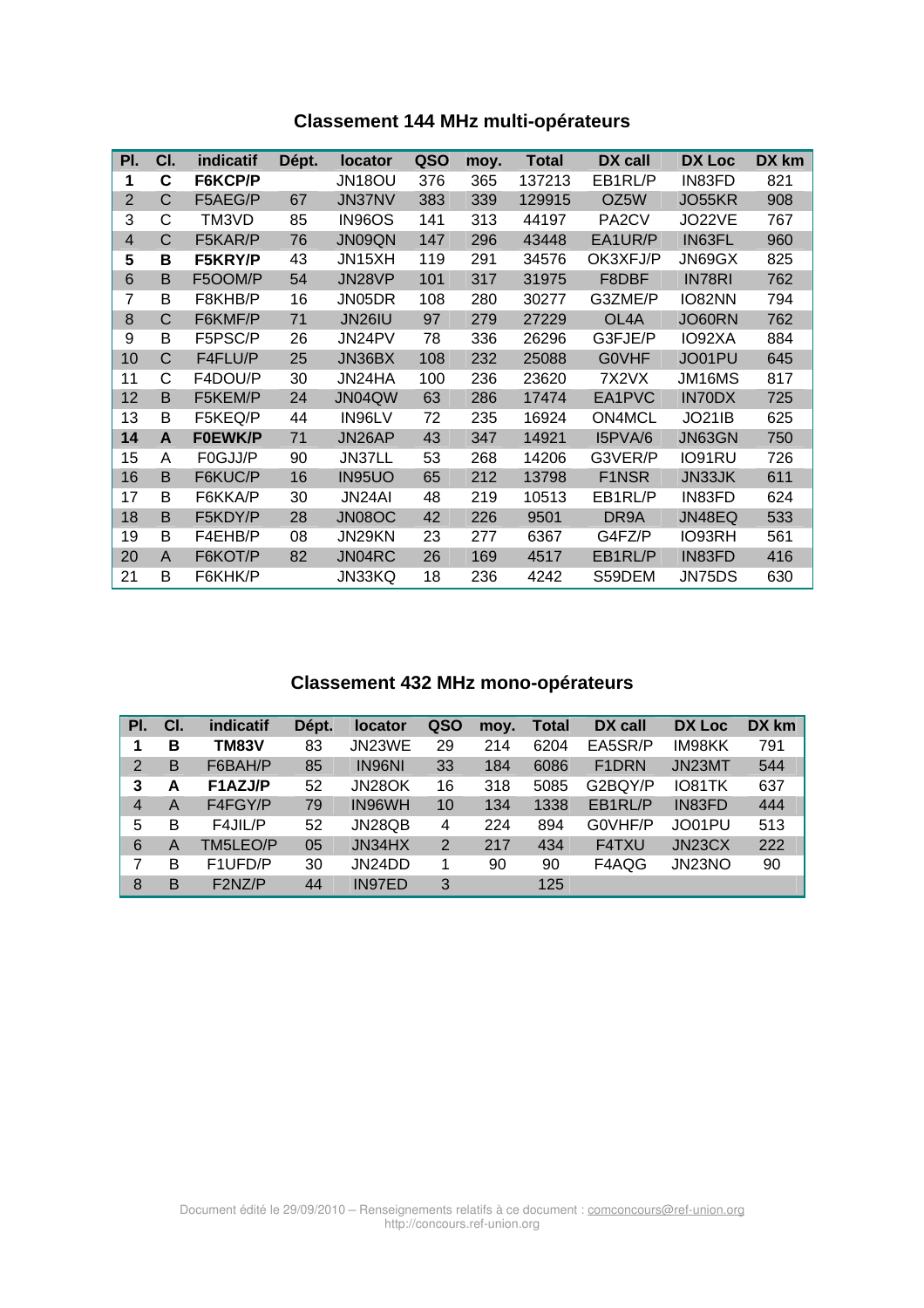## **Classement 432 MHz multi-opérateurs**

| PI.            | CI. | indicatif      | Dépt. | <b>locator</b>      | QSO            | moy. | <b>Total</b> | DX call                        | DX Loc        | DX km |
|----------------|-----|----------------|-------|---------------------|----------------|------|--------------|--------------------------------|---------------|-------|
| 1              | в   | <b>F5AEG/P</b> | 67    | JN37NV              | 69             | 274  | 19030        | OK <sub>2</sub> C              | JN99AJ        | 818   |
| $\overline{2}$ | C   | <b>F4FLU/P</b> | 25    | JN36BX              | 47             | 254  | 11961        | DJ9KH/P                        | <b>JO42OX</b> | 703   |
| 3              | В   | F5KAR/P        | 76    | JN09QN              | 39             | 215  | 8393         | F4BWJ                          | IN93MP        | 682   |
| 4              | A   | F8KHB/P        | 16    | JN05DR              | 34             | 220  | 7482         | G0FBB/P                        | JO01LD        | 604   |
| 5              | B   | TM3VD          | 85    | <b>IN96OS</b>       | 31             | 193  | 5998         | G0VHF/P                        | JO01PU        | 585   |
| 6              | B   | F5KEQ/P        | 44    | IN96LV              | 33             | 149  | 4926         | EB1RL/P                        | IN83FD        | 461   |
| 7              | B   | F5KEM/P        | 24    | JN04QW              | 17             | 284  | 4824         | F5KAR/P                        | JN09QN        | 514   |
| 8              | B   | F6KMF/P        | 71    | JN <sub>26</sub> IU | 11             | 224  | 2468         | F6KPL                          | <b>IN99IO</b> | 539   |
| 9              | B   | F6KUC/P        | 16    | IN95UO              | 17             | 141  | 2396         | F5ELL/P                        | JN13RH        | 392   |
| 10             | B   | F5KRY/P        | 43    | JN15XH              | 11             | 194  | 2138         | F <sub>1</sub> T <sub>BP</sub> | IN97GH        | 472   |
| 11             | Α   | F5KDY/P        | 28    | JN08OC              | 5              | 187  | 935          | G0FBB/P                        | JO01LD        | 339   |
| 12             | A   | F5PSC/P        | 26    | JN24PV              | $\overline{4}$ | 209  | 837          | HB9DTX                         | JN36LX        | 265   |
| 13             | A   | F6KOT/P        | 82    | JN04RC              | 2              | 11   | 21           | F <sub>1</sub> VL              | JN03RX        | 14    |

### **Classement 1296 MHz mono-opérateurs**

|  |               |       |        |  | Pl. Cl. indicatif Dépt. locator QSO moy. Total DX call DX Loc DX km |     |
|--|---------------|-------|--------|--|---------------------------------------------------------------------|-----|
|  |               |       |        |  | 1 A TM83V 83 JN23WE 12 211 2537 EA5SR/P IM98KK 791                  |     |
|  | $2$ B F6BAH/P | $-85$ | IN96NI |  | 13 145 1880 F1PNR JN17NP                                            | 336 |
|  |               |       |        |  | 3 A F1AZJ/P 52 JN28OK 4 220 881 G0VHF/P JO01PU                      | 471 |

## **Classement 1296 MHz multi-opérateurs**

| PI. | CI. | <b>indicatif</b> | Dépt. | <b>locator</b> | QSO | moy. | <b>Total</b> | DX call                           | DX Loc              | DX km |
|-----|-----|------------------|-------|----------------|-----|------|--------------|-----------------------------------|---------------------|-------|
| 1   | в   | <b>F4FLU/P</b>   | 25    | JN36BX         | 18  | 256  | 4603         | G5LK/P                            | JO01OC              | 582   |
| 2   | B   | F5AEG/P          | 67    | <b>JN37NV</b>  | 15  | 167  | 2501         | <b>DK0NA</b>                      | JO <sub>50</sub> TI | 426   |
| 3   | A   | F8KHB/P          | 16    | JN05DR         | 11  | 135  | 1481         | F <sub>1</sub> BJ <sub>D</sub> /P | IN98WE              | 275   |
| 4   | A   | TM3VD            | 85    | <b>IN96OS</b>  | 8   | 170  | 1359         | EB1RL/P                           | IN83FD              | 457   |
| 5   | в   | F5KEM/P          | 24    | JN04QW         | 5   | 198  | 992          | F6KBN/P                           | JN07GD              | 254   |
| 6   | A   | F5KAR/P          | 76    | JN09QN         | 6   | 149  | 893          | F <sub>1</sub> T <sub>BP</sub>    | IN97GH              | 326   |
|     | Α   | F6KUC/P          | 16    | IN95UO         | 4   | 88   | 350          | F6KBN/P                           | JN07GD              | 183   |
| 8   | A   | F5KRY/P          | 43    | JN15XH         |     | 186  | 186          | <b>HB9AOF</b>                     | JN36AD              | 186   |

### **Classement 10 GHz mono-opérateurs**

|  | Pl. Cl. indicatif Dépt. locator QSO moy. Total DX call DX Loc DX km |  |  |  |  |
|--|---------------------------------------------------------------------|--|--|--|--|
|  | 1 A F4BUC/P 78 JN19EC 8 540 4321 OL4A JO60RN 811                    |  |  |  |  |

## **Trophée Microondes**

| Pl. indicatif Dépt. locator |  | 10 GHz Total |  |
|-----------------------------|--|--------------|--|
| 1 F4BUC/p 78 JN19EC         |  | 4321 4321    |  |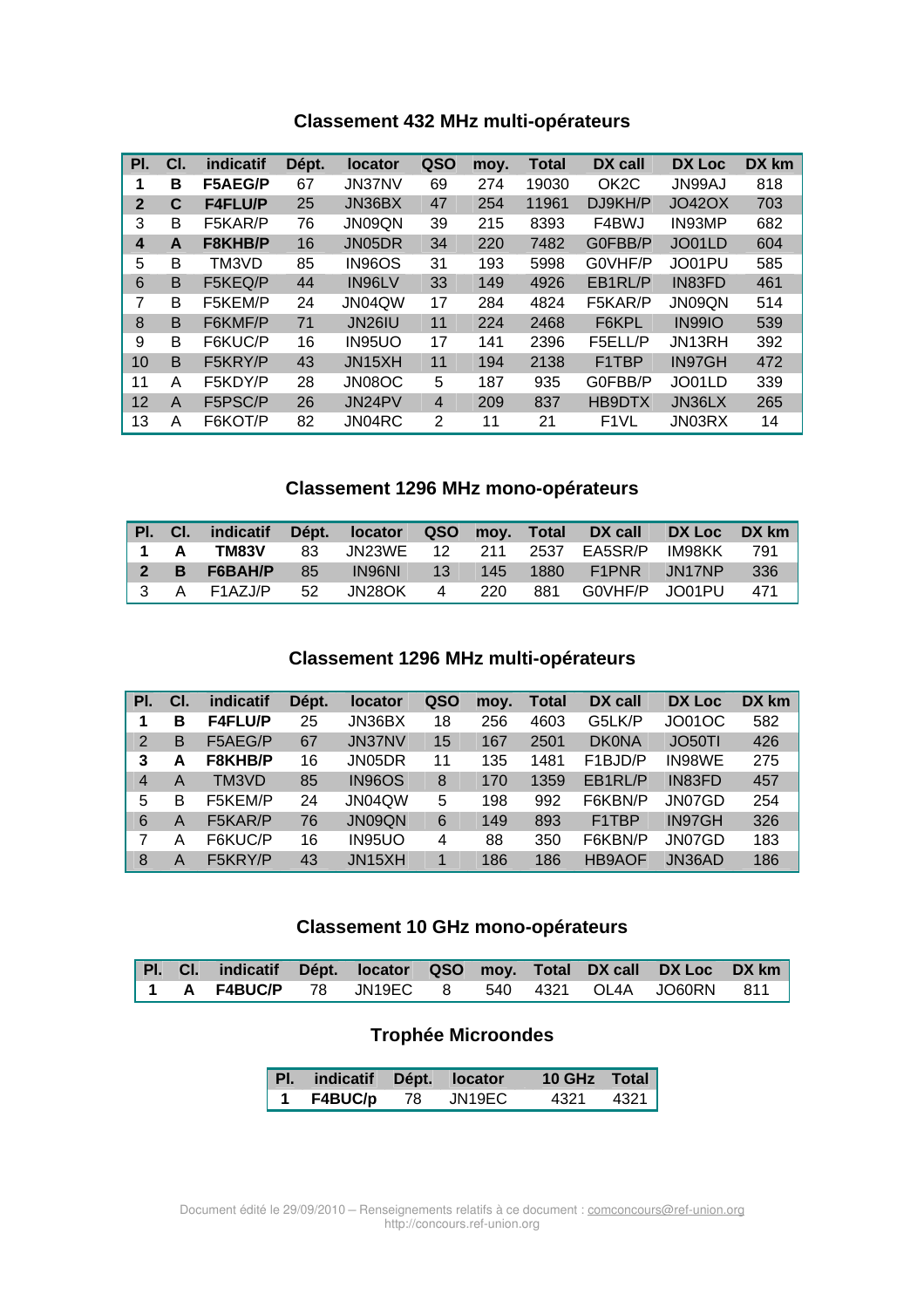#### **Classement 144 MHz honneur**

| PI.                     | CI.          | indicatif    | Dépt. | locator       | QSO            | moy. | <b>Total</b> | DX call           | <b>DX Loc</b> | DX km |
|-------------------------|--------------|--------------|-------|---------------|----------------|------|--------------|-------------------|---------------|-------|
| 1                       | C            | F1NZC        | 63    | JN15MR        | 97             | 340  | 32967        | PI4GN             | <b>JO33II</b> | 888   |
| $\overline{2}$          | $\mathsf{C}$ | F6KBN/P      | 37    | JN07GD        | 109            | 280  | 30477        | DK5DQ             | JO31PG        | 671   |
| 3                       | B            | F5JFU        | 58    | JN17WI        | 90             | 319  | 28748        | EB1RL/P           | IN83FD        | 745   |
| $\overline{\mathbf{4}}$ | B            | F6GPT        | 33    | IN94SW        | 77             | 297  | 22897        | EA5SR/P           | IM98KK        | 725   |
| 5                       | Α            | F5MFI        | 45    | JN07XT        | 69             | 312  | 21496        | <b>DL5NEN</b>     | JN59OP        | 708   |
| $\,$ 6 $\,$             | A            | <b>F0EUE</b> | 54    | JN29VM        | 62             | 347  | 21488        | OZ5W              | JO55KR        | 770   |
| 7                       | A            | <b>F0FCC</b> | 83    | JN33GP        | 87             | 244  | 21200        | EA5/PYO4RFV       | JN00AB        | 669   |
| $\bf 8$                 | B            | F5APM        | 44    | IN97HG        | 66             | 301  | 19839        | DR <sub>1</sub> D | JO30IK        | 688   |
| 9                       | C            | F1PYN        | 69    | JN25JU        | 77             | 250  | 19249        | OK1XFJ/P          | JN69GX        | 737   |
| 10                      | $\mathsf A$  | F1CBC        | 76    | JN09BO        | 51             | 359  | 18332        | EA1UR/P           | IN63FL        | 898   |
| 11                      | A            | <b>F0FIG</b> | 62    | JO10JE        | 52             | 326  | 16954        | OL3Y              | JN69JJ        | 723   |
| 12                      | $\mathsf A$  | <b>F0FYP</b> | 90    | JN37LO        | 58             | 291  | 16905        | SN7L              | <b>JO70SS</b> | 716   |
| 13                      | B            | F1CKB        | 49    | IN97SL        | 45             | 341  | 15347        | <b>DF0MU</b>      | JO32PC        | 757   |
| 14                      | B            | F4EJW        | 29    | IN78VJ        | 36             | 424  | 15261        | DR9A              | JN48EQ        | 926   |
| 15                      | B            | F4FRG        | 35    | IN98KE        | 41             | 350  | 14361        | EA1FO/P           | IN62PU        | 735   |
| 16                      | B            | F4GDP        | 62    | JO10FJ        | 38             | 324  | 12325        | EB1RL/P           | IN83FD        | 926   |
| 17                      | В            | F5SUL        | 44    | IN87XH        | 47             | 254  | 11928        | EA1FO/P           | IN62PU        | 616   |
| 18                      | B            | F4FHV        | 63    | JN15RR        | 35             | 327  | 11439        | G3FJE/P           | IO92XA        | 745   |
| 19                      | Α            | <b>FOFEK</b> | 95    | JN19GB        | 39             | 278  | 10859        | DR <sub>2</sub> X | JO40QL        | 515   |
| 20                      | B            | F5KMY        | 25    | JN37HB        | 46             | 208  | 9743         | OK1XFJ/P          | JN69GX        | 543   |
| 21                      | B            | F6FDR        | 84    | JN24MA        | 44             | 217  | 9559         | 7X2ARA            | JM16MS        | 824   |
| 22                      | A            | F4FHW        | 85    | IN96LJ        | 36             | 242  | 8726         | EA1UR/P           | IN63FL        | 605   |
| 23                      | C            | F6IFX        | 72    | JN07CX        | 37             | 232  | 8575         | EB1RL/P           | IN83FD        | 611   |
| 24                      | B            | F1DQJ        | 85    | IN96CQ        | 42             | 193  | 8116         | <b>F0EJT</b>      | JN19SL        | 502   |
| 25                      | B            | F8KHS        | 80    | JO00UB        | 30             | 267  | 8014         | HB9G/P            | JN36BK        | 519   |
| 26                      | $\mathsf A$  | F1OMZ        | 27    | JN09OA        | 25             | 316  | 7907         | EB1RL/P           | IN83FD        | 749   |
| 27                      | B            | F4AQG        | 13    | JN23NO        | 42             | 186  | 7817         | EA2AGZ            | IN91DV        | 589   |
| 28                      | B            | F8DHV        | 92    | JN18DW        | 29             | 252  | 7299         | PI4GN             | <b>JO33II</b> | 580   |
| 29                      | B            | F4UMJ        | 34    | JN13UL        | 32             | 228  | 7289         | DR <sub>2</sub> X | JO40QL        | 889   |
| 30                      | B            | F6GEU        | 49    | IN97TK        | 26             | 278  | 7215         | DR <sub>1</sub> D | JO30IK        | 615   |
| 31                      | B            | F6GLJ        | 33    | IN94QS        | 26             | 259  | 6733         | <b>TM83V</b>      | JN23WE        | 549   |
| 32                      | B            | F6BUL        | 74    | JN35BV        | 26             | 253  | 6576         | <b>DL5NEN</b>     | JN59OP        | 564   |
| 33                      | A            | F4BCY        | 45    | JN07WU        | 22             | 227  | 5000         | EB1RL/P           | IN83FD        | 672   |
| 34                      | B            | F4SGU        | 35    | IN97GV        | 19             | 262  | 4986         | EB1RL/P           | IN83FD        | 553   |
| 35                      | B            | F1TXI        | 79    | IN96VK        | 25             | 162  | 4041         | G4RFR/P           | IO80ST        | 514   |
| 36                      | B            | F4TXU        | 30    | JN23CX        | 22             | 180  | 3956         | EA5SR/P           | IM98KK        | 760   |
| 37                      | B            | F4FRQ        | 90    | JN37KQ        | 25             | 139  | 3479         | F1NZC             | JN15MR        | 364   |
| 38                      | A            | F4AOS        | 36    | <b>JN06SO</b> | 14             | 235  | 3292         | EB1RL/P           | IN83FD        | 555   |
| 39                      | В            | F8ATS        | 91    | JN18DP        | 11             | 294  | 3233         | G5FZ/P            | IO93RH        | 555   |
| 40                      | B            | F6CQU        | 19    | JN05SD        | 14             | 225  | 3144         | EB1RL/P           | IN83FD        | 462   |
| 41                      | В            | F1CTO        | 66    | JN12LP        | 14             | 218  | 3052         | IS0/I4RHP         | JM49FV        | 552   |
| 42                      | B            | F4EIK        | 52    | JN28NO        | 13             | 234  | 3046         | G3VER/P           | IO91RU        | 541   |
| 43                      | Α            | F0GAF        | 71    | JN26OW        | 12             | 234  | 2807         | DR <sub>2</sub> X | JO40QL        | 498   |
| 44                      | B            | F5IF         | 66    | JN12IL        | 15             | 184  | 2766         | F1DPO/TK          | <b>JN42QQ</b> | 546   |
| 45                      | В            | F5UKL        | 64    | IN93SI        | $\overline{7}$ | 382  | 2674         | G4ALY             | IO70VL        | 842   |
| 46                      | B            | F4EAN        | 13    | JN23NP        | 14             | 167  | 2342         | EA3AEL/P          | JN20BC        | 402   |
| 47                      | B            | F6AFC        | 54    | JN38CM        | 8              | 243  | 1944         | OK1RZO            | JN79PP        | 673   |
| 48                      | A            | F6DDW        | 54    | JN38DM        | $\overline{7}$ | 168  | 1175         | HB9G/P            | JN36BK        | 232   |
| 49                      | C            | F6DZQ        | 76    | <b>JN09MJ</b> | 5              | 205  | 1026         | F5JFU             | JN17WI        | 309   |
| 50                      | B            | F4BYF        | 44    | IN97JL        | 3              | 253  | 759          | EA2DHJ/P          | IN83LG        | 489   |
| 51                      | B            | F1MGC        | 13    | JN23LM        | 8              | 82   | 658          | <b>IK2NJX</b>     | JN44MX        | 363   |

Document édité le 29/09/2010 – Renseignements relatifs à ce document : comconcours@ref-union.org http://concours.ref-union.org